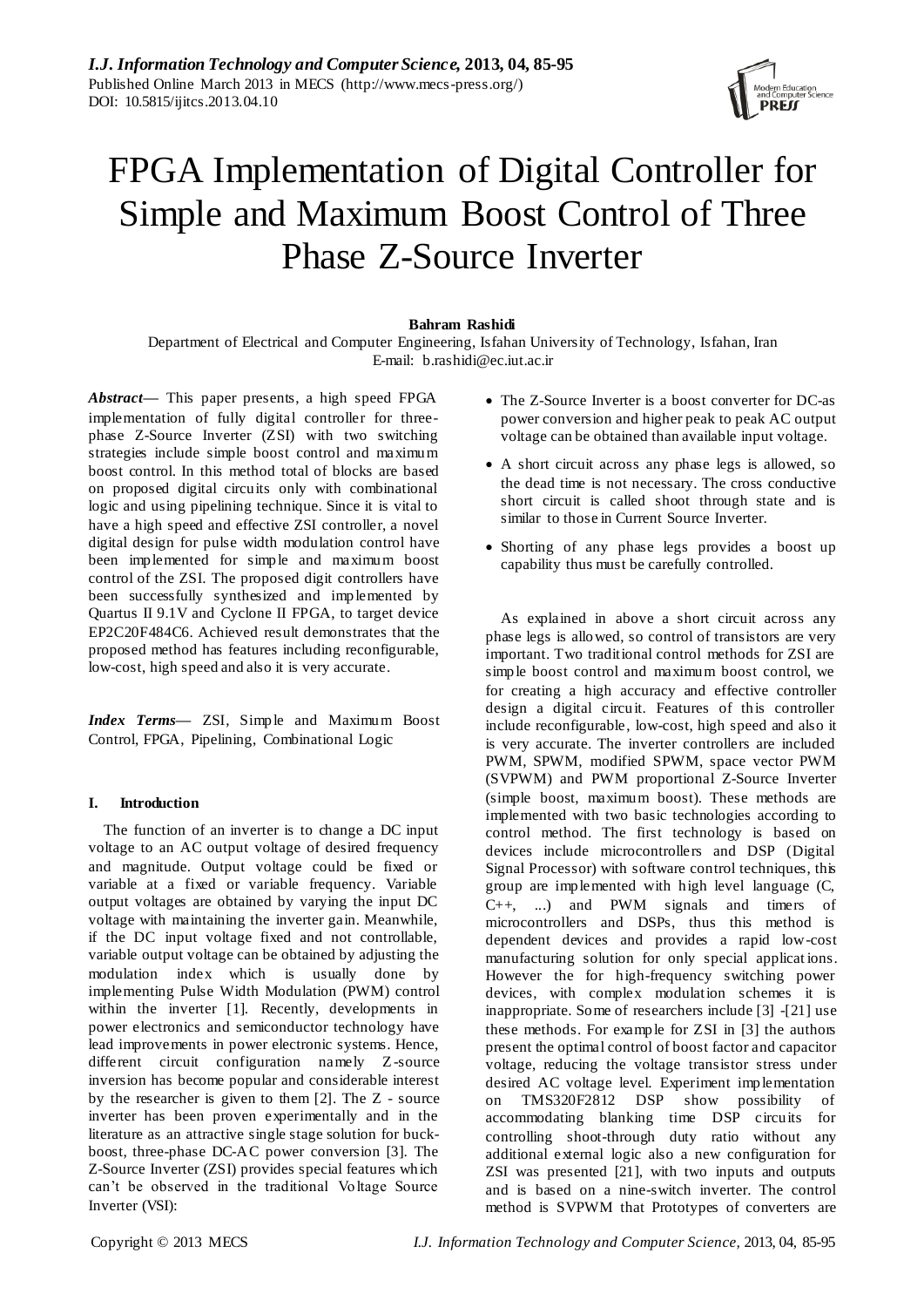built using DSP. The FPGA comprises thousands of logic gates, some of which are grouped together as a configurable logic block (CLB) to simplify higher level circuit design. The simplicity and programmability of FPGA designate it as the most favorable choice for prototyping an ASIC. The advent of FPGA technology has enabled rapid prototyping of digital systems. However, with the advance of high-frequency switching power devices, complex modulation schemes can no longer be realized, even employing the most advanced digital signal processors, because of the high-speed switching requirement. This type of hardware architecture will become the major control scheme for advanced AC drives. Employing FPGA to realize PWM strategies provides advantages such as rapid prototyping, simple hardware and software design, higher switching frequency, and relieving the computation load of microprocessors. In recent years, motor control employing FPGA technology is receiving increased attention [22] –[30], for example in [24] used FPGA for implementation of the simplified SVPWM algorithm for three-phase voltage source inverter. In [25] used FPGA for multilevel multiphase Space Vector PWM algorithm. In [26] FPGA based multilevel pulse width modulation single phase inverter is implemented. In [27] an efficient strategy to generate high resolution three-phase pulse width modulation signal based on FPGA is implemented. In [28] implemented a simple realization of 5-segment discontinuous SVPWM based on FPGA and also on [29] an FPGA based digital space vector controller of voltage source inverter is implemented. But for ZSI only [30] presents a VHDL simulation of controller for ZSI suitable for Wind Energy Conversion System (W ECS). The controller is designed and VHDL simulation carried out for traditional pulse width modulation as well as for the modified pulse width modulation employed with Z-Source Inverter. In [31] presents the design of a dual Zsource inverter that can be used with either a single DC source or two isolated DC sources. The dual inverter can be controlled using a carefu lly designed carrierbased PWM scheme that will always ensure balanced voltage boosting of the Z-Source Inverter while simultaneously achieving reduced common-mode switching. Because of the omission of dead-time delays in the dual-inverter PWM scheme, its switched common-mode voltage can be completely eliminated, unlike in traditional inverters, where narrow commonmode spikes are still generated. The presented PWM schemes can easily be modified to allow the inverter to operate without interruption. In [32], explores control methods for the current-fed Z-Source Inverter and their relationships of the current boost versus modulation index. A maximum boost control is presented to produce the maximum current boost under a given modulation index. The control method, relationships of current gain versus the modulation index and current stress versus current gain are analyzed.

This paper is organized as follows. In section II description of Z-Source Inverter is presented. Section

III discusses developing a strategy for FPGA-based Z-Source Inverter controller and gives a detailed description of the digital circuit's scheme for controller. Section IV describes the comparison of the hardware implementation and chip utilization and also the simulation results taken from Quartus II that verify the performance of the proposed work. Section V is the conclusion.

# **II. Z-Source Inverter**

As Explained in [33], the traditional inverters are VSI and current Source Inverter (CSI). The VSI based PWM VSI and CSI are characterized by relat ively low efficiency because of switching losses and considerable EMI generation. Since switches are used in the main circuit, each is traditionally composed of power transistors and anti parallel diode. It provides bidirectional current flow and unidirectional voltage blocking capability. Thus inverter presents negligible switching losses and EMI generation at the line frequency. To avoid short circuiting of damaging deadline is allowing which provides a delay time between gating signals but it causes waveform distortion. In addition, both the V-source converter and the I-source converter have the following common problems.

- They are either a boost or a buck converter and cannot be a buck–boost converter. That is, their obtainable output voltage range is limited to either greater or smaller than the input voltage.
- Their main circuits cannot be interchangeable. In other words, neither the V-source converter main circuit can be used for the I-source converter, nor vice versa.
- They are vulnerable to Electromagnetic Interference (EMI) noise in terms of reliability.
- To produce any desired output a voltage, even greater than the line voltage, regardless of the input voltage, thus reducing motor ratings.
- Provide a ride-through during voltage sags without any additional circuits.
- Improve power factor reduces harmonic current and common-mode voltage.

In order to overcome the above problems of the traditional V-source and I-source converters, an impedance-source power converter. Fig. 1 shows the general ZSI structure. It employs a unique impedance network to couple the converter main circuit to the power source, load, or another converter, for providing unique features that cannot be observed in the traditional V- and I-source converters where a capacitor and inductor are used, respectively. The Z-Source Inverter overcomes the above-mentioned conceptual and theoretical barriers and limitations of the traditional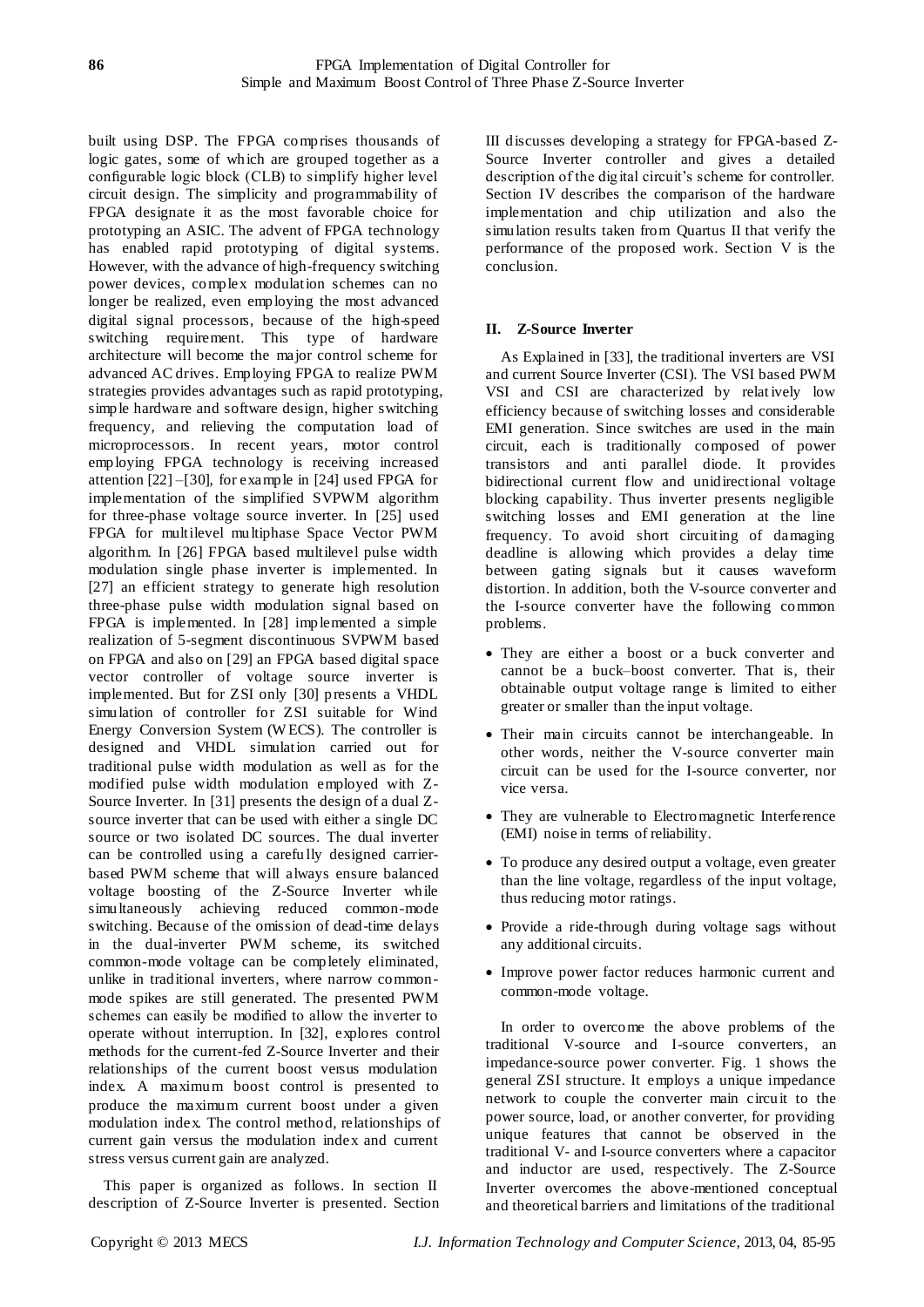V-source converter and I-source converter and provides a novel power conversion concept. In Fig. 1, a two-port network that consists of a split-inductor  $L_1$  and capacitors and connected in X shape is employed to provide an impedance source coupling the converter to load. The DC source can be a battery, diode rectifier, thyristor converter, fuel cell, an inductor, a capacitor, or a combination of those.



Fig. 1: General structure of the Z-source inverter

As seen in the Fig. 1 a three-phase ZSI configuration. The inductance  $L_1$  and  $L_2$  can be provided through a split inductor or two separate inductors. The three-phase ZSI bridge has nine permissible switching states (vectors) unlike the traditional three-phase V-source inverter that has eight. The traditional three-phase Vsource inverter has six active vectors when the DC voltage is impressed across the load and two zero vectors when the load terminals are shorted through either the lower or upper three devices, respectively. This shoot-through zero state is forbidden in the traditional V-source inverter. This third zeroes start the shoot-through zero state, which can be generated by seven different ways: shoot-through via any one phase leg, combinations of any two phase legs, and all threephase legs. The ZSI makes the shoot-through zero state possible. This shoot-through zero state provides the unique buck-boost feature to the inverter more detail for ZSI is presented in [33].

## **III. Switching Strategies and Implementation on FPGA**

All the PWM schemes can be used to control the ZSI and their theoretical input–output relationships still hold. In every switching cycle, the two nonshoot-through zero states are used along with two adjacent active states to synthesize the desired voltage. When the DC voltage is highly desired AC voltage generates. But for ZSI and increase efficiency we use one modified carrier-based PWM control with shoot-through zero states that are evenly distributed among the three phase legs, while the equivalent active vectors are unchanged. Shoot-through zero state of ZSI can be in one leg, two legs or three legs. This paper implements two switching strategies include simple boost controls and maximum boost control that proportionally description in below:

### **3.1 Simple Boost Control Method**

The best method for control and switching of ZSI is pulse width modulations. As described in [32], t wo PWM control methods, termed as the simple boost control method and the maximum boost control method has been explored, which result in the different relationships of the voltage boost inversion's ability versus the given modulation index M, because the aforementioned two methods can be regarded as the theoretical basis of various advanced PWM strategies such as the harmonic injection method and the space vector PWM method. It is seen from Fig. 2 that in the simple boost control, a straight line equal to or greater than the peak value of the three phase references is employed. The obtainable duty ratio of the shootthrough state can be regarded as a constant value, and its maximum value is limited to (1−M). As seen in Fig. 2 two straight lines  $V_p$  and  $V_n$  determined amount of surface pulse the shoot-through state. If the carrier (triangular waveform) greater of the  $V_p$  shoot-through zero is take place and also if carrier less of the  $V_n$  shootthrough zero is taken place.



Fig. 2: Waveforms and switching strategies for the simple boost control

In following we present proposed digital design for this switching strategy and implementation it's on FPGA:

## *3.1.1 Proposed Implementation of Simple Boost Control on FPGA*

The FPGA is standard integrated circuits that can be programmed by a user to perform a variety of complex logic functions. The FPGA has the capability of being reconfigurable within a system, which can be a big advantage in applications that need multiple trial versions within development, offering reasonably fast time-to-market. They also offer greater raw performance per specific operation because of the resulting dedicated logic circuit. Logic circuits are designed by the programmer in a software (two common languages for FPGA design are called VHDL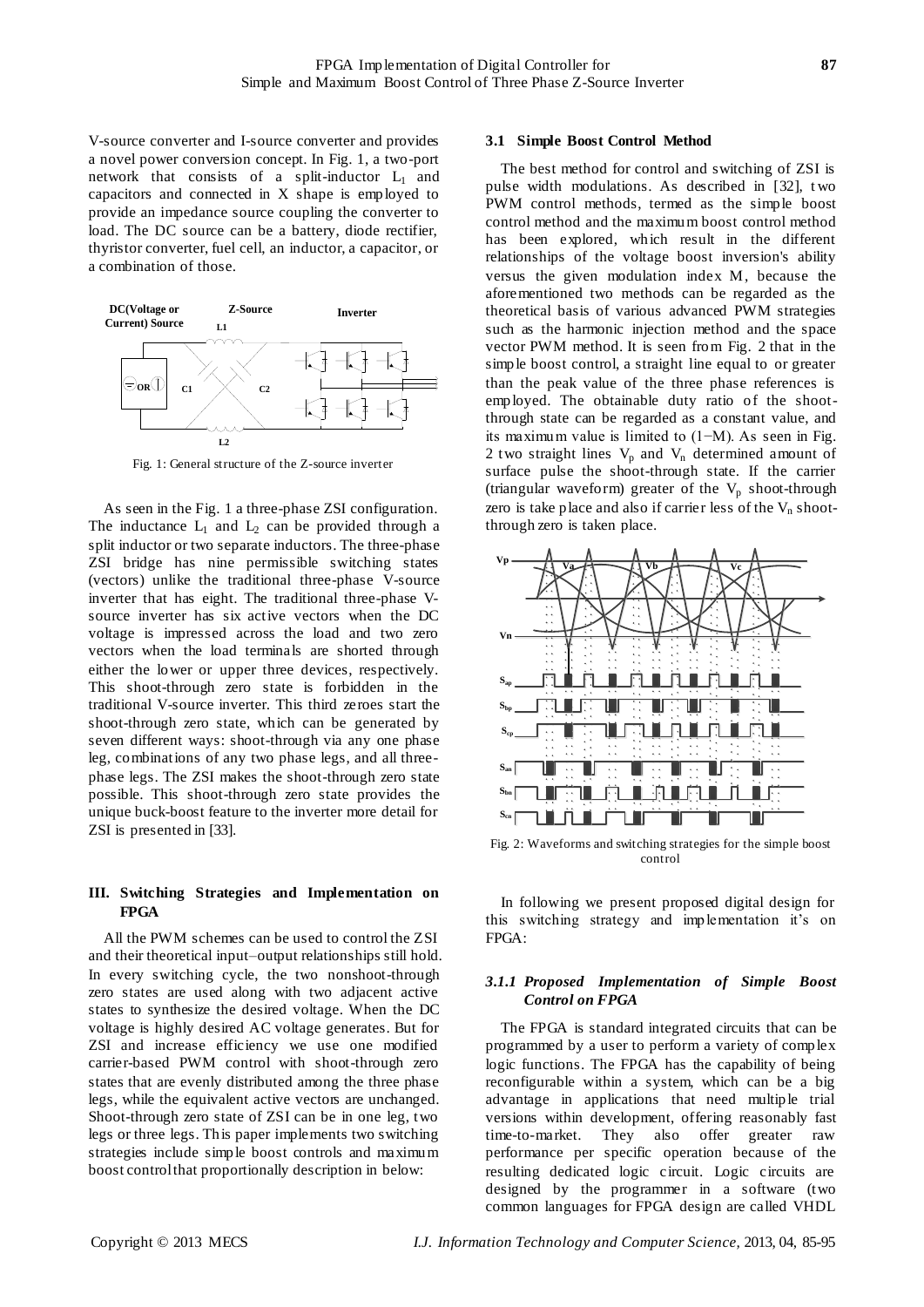and Verilog), then transferred into the FPGA chip [34]. This proposed method is including three parts:

- 1. Generate sinusoidal signal
- 2. Generate a triangular waveform
- 3. Pulse generation module

# *3.1.1.1 Generate Sinusoidal Signal and Generation Strategy*

In order to generate 50Hz sinusoidal signal we extract 360 points of each  $220\sin(x)$ ,  $220\sin(x+120)$  and  $220\sin(x-120)$  and put each of 360 points in proportional Look Up Table (LUT). So by each rising edge of the clock signal one of the samples of the sine wave is transferred to the output. LUTs are synchronous with the rising edge clock signal thus provided good continuity in production sinusoidal waveform and we have a continuous waveform actually. In other hand, in comparison stage triangular waveform and sinusoidal signals these operations are performed on all samples in

each rising edge of the clock signal, so the comparison is synchronous with the clock and accuracy control method is very good. The input of LUT indeed is the same line addressing memory elements sinusoidal waveform samples stored in the LUT. Input lines of address are created by the address generator module. Proposed address generator module product address of  $x"000"$  to  $x"168"$  that equal 0 to 360 points of sine waveform. As shown in Fig. 3, the proposed address generator module first product address x"000" with each rising edge of the clock address generator is incremented one unit until address value equal with x"168" again state of address generator is change in x"000". Schematic of proposed address generator module is shown in Fig. 3. As seen in Fig. 3 with each rising edge of the clock adder is increase one unit, amount of output adder is addressed and transfer to the output register. One comparator is used for comparinge the last address  $(0x168)$  with output adder, if the last address detects output of D Flip-Flop is "0" so output register equal to zero, again address generator start with x"001" this cycle is repeated again.



Fig. 3: Schematic of proposed address generator module

### *3.1.1.2 Generate Triangular Waveform*

In order for the implementation of triangular waveform generator module use a counter with two modes, include negative number and positive number. One multiplexer is the use for switch between these modes. In this proposed circuit first mode is "0" counter start of "0" to a maximum number (for example 300) then the mode is "1" and counting to minimum number (for example  $-300$ ) again mode be '0', thus triangular

waveform is produced. Proposed digital design schematic is shown in Fig. 4 output D flip-flop is mode signal. In this circuit two comparators are used in proposed digital design one for comparing counter with maximum number and another for comparing counter with minimum number and also two adders are used in proposed digital design that one of adders is for increment one unit in mode "0" and another is for decrement one unit in mode '1'.



Fig. 4: Proposed digital schematic of triangular waveform generator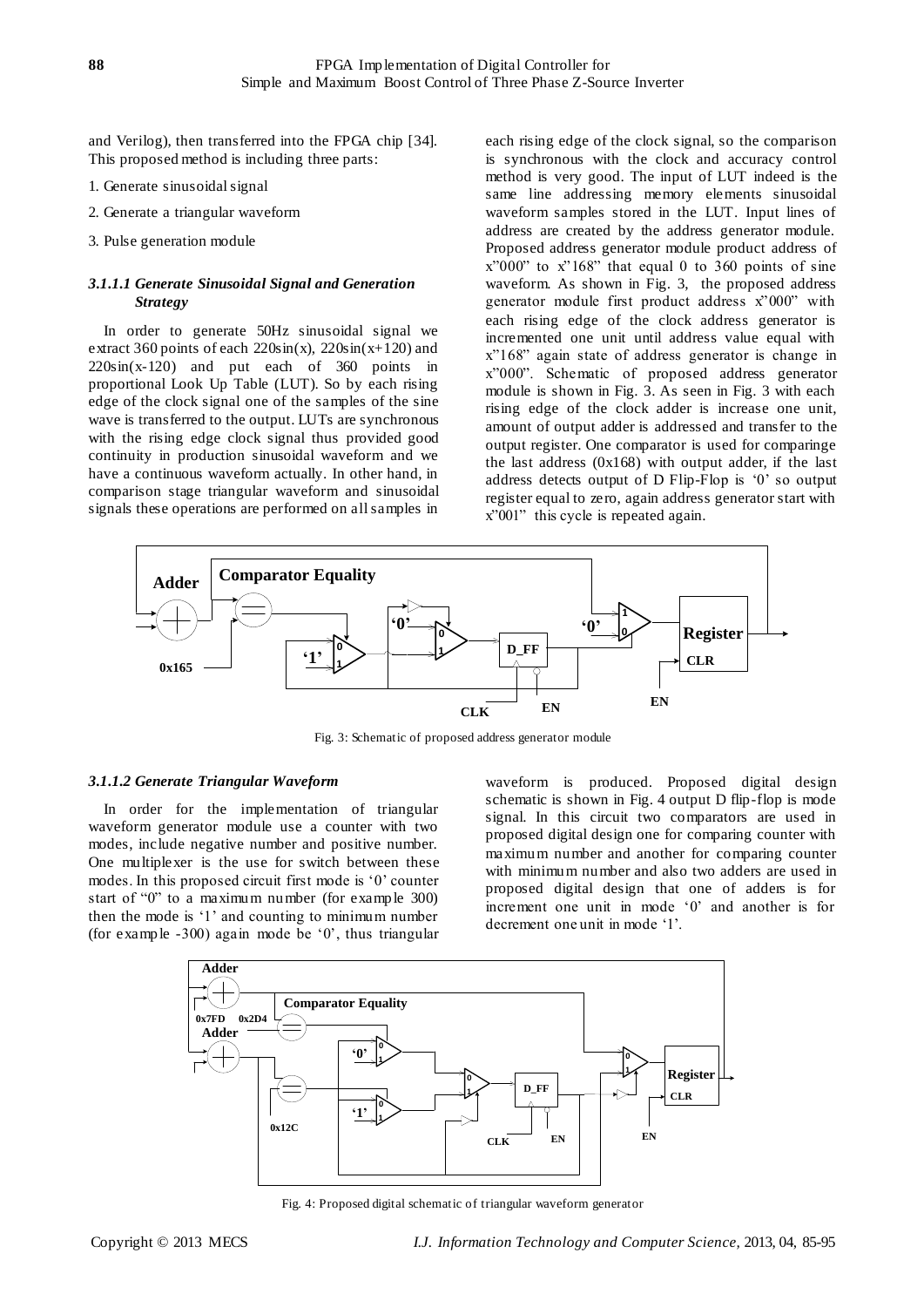#### *3.1.1.3 Pulse Generation Module*

This block constitutes of three comparators so that with each rising edge of the clock one of the comparators compare one sample of the 50Hz sinusoidal waveform with one sample of 10KHz triangular waveform. If sample of 50Hz sinusoidal waveform is bigger than sample of 10KHz triangular waveform PWM a output signal be '1' and PWM na be '0' so that PWM\_a is not PWM\_na. Other comparators are for comparing  $V_n$  and VP with samples of a triangular waveform if the triangular waveform is greater than  $V_p$  shoot-through zero state is taking place also if triangular waveform be less than  $V_n$  shootthrough zero state is taking place. One of the advantage proposed circuit is totally of the sample triangular

waveform is compared with Van and VP and each sample don"t lose in comparison, thus comparison operation done completely because this circuit is synchronized with a clock signal. The PWM pulse is generated exactly. We increase speed by pipelining technique in proposed digital circuit. Pipelining is an implementation technique in which multiple data are overlapped in execution, also pipelining making digital designs fast. There are benefits in pipelining when the next data can process the following clock cycle. As a generic example in [35], consider the pipelined circuit. For each block, for example number i, are associated a maximum delay  $t_{max}(i)$  and an average one  $t_{av}(i)$ . The latency and throughput of the circuit of Fig. 5 are equal to  $n$ .  $T_{\text{clk.}}$ 



Fig. 5: Generic pipelined circuit

And  $1/T_{\text{clk}}$ , respectively where  $T_{\text{clk}} > \max \{ t_{\text{max}}(0),$  $t_{max}(1), \ldots, t_{max}(n-1)$ , that is,

Latency > n.max{  $t_{max}(0)$ ,  $t_{max}(1)$ , ...,  $t_{max}(n-1)$ }, Throughout  $\langle i/max$ { t<sub>max</sub>(0), t<sub>max</sub>(1),..., t<sub>max</sub>(n-1)}.

In this design we apply pipelining technique by registers and two D Flip-Flops. Fig. 6 shows proposed digital design for only signals PWM\_a, for PWM\_b and PWM\_c digital circuit is similar.



Fig. 6: Proposed digital design for signals PWM\_a and PWM\_na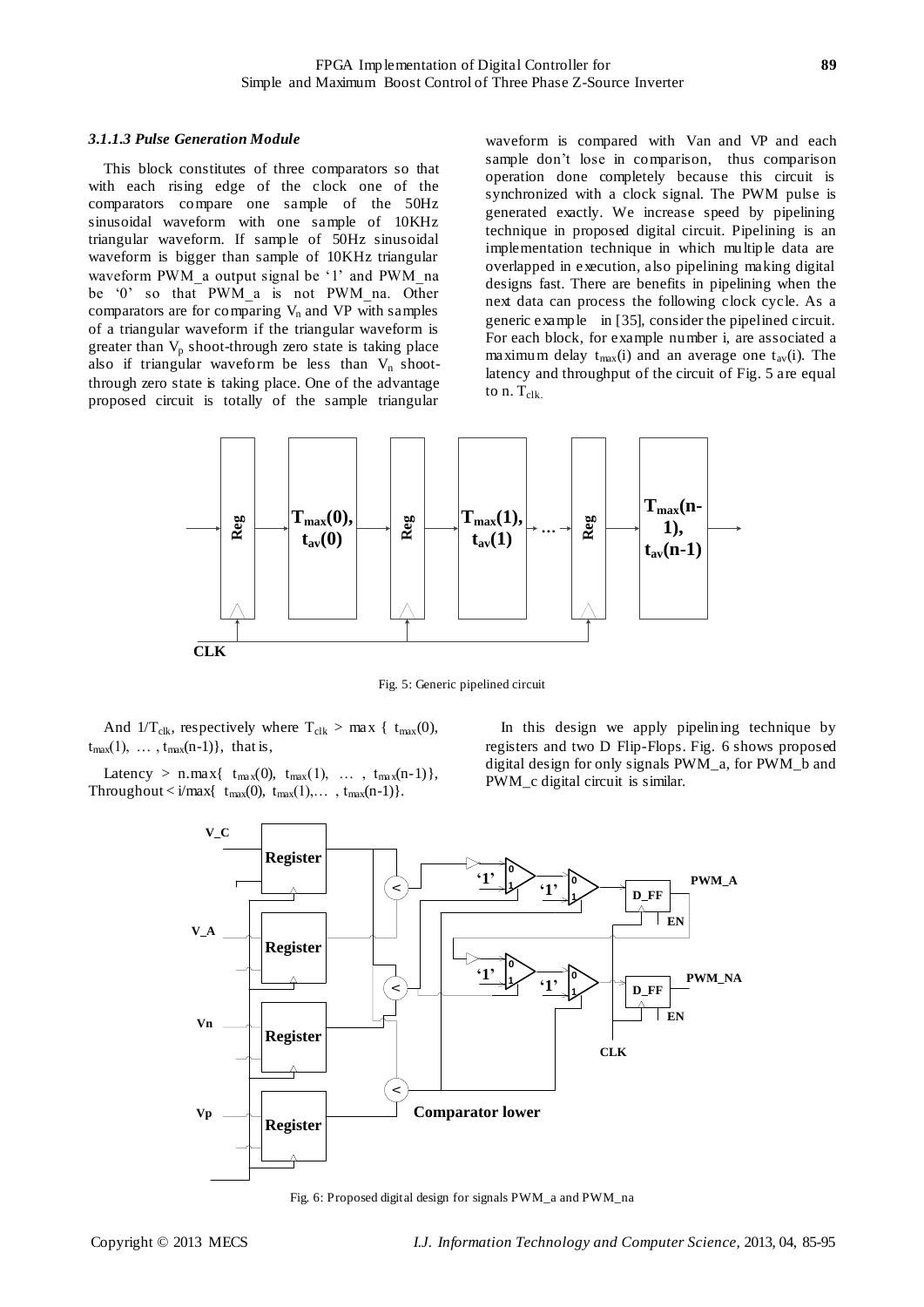As seen in Fig. 6, four inputs  $V_C$ ,  $V_A$ ,  $V_n$  and,  $V_P$ are getting with each rising edge of the clock. We use three comparators, one comparator for comparing samples of a triangular waveform (V\_C) with samples of sinusoidal waveform (V\_A), another for comparing triangular waveform  $(V_C)$  with the van and also a last comparator for comparing triangular waveform (V\_C) with Vp. Multiplexers proportional output comparators determine "0" or "1" be signals PWM\_a and PWM\_na. Fig. 7 shows a total block diagram of proposed fully digital design simple boost switching on FPGA.



Fig. 7: Total block diagram of proposed fully digital design simple boost switching

#### **3.2 Maximum Boost Control Method**

For the maximum boost control method as shown in Fig. 8, the key point is that all zero states need to be turned into the shoot-through state so as to make the duty ratio as large as possible. Therefore, the shootthrough duty cycle varies in each cycle. As described in

[32], reducing the current stress under a desired current gain now becomes important to the control of current fed ZSI. Therefore, to minimize the current stress for any given current gain, we have to minimize B (boost factor) and maximum M (modulation index), with the restriction that their product is the desired value.



Fig. 8: Waveforms and switching strategies for maximum boost control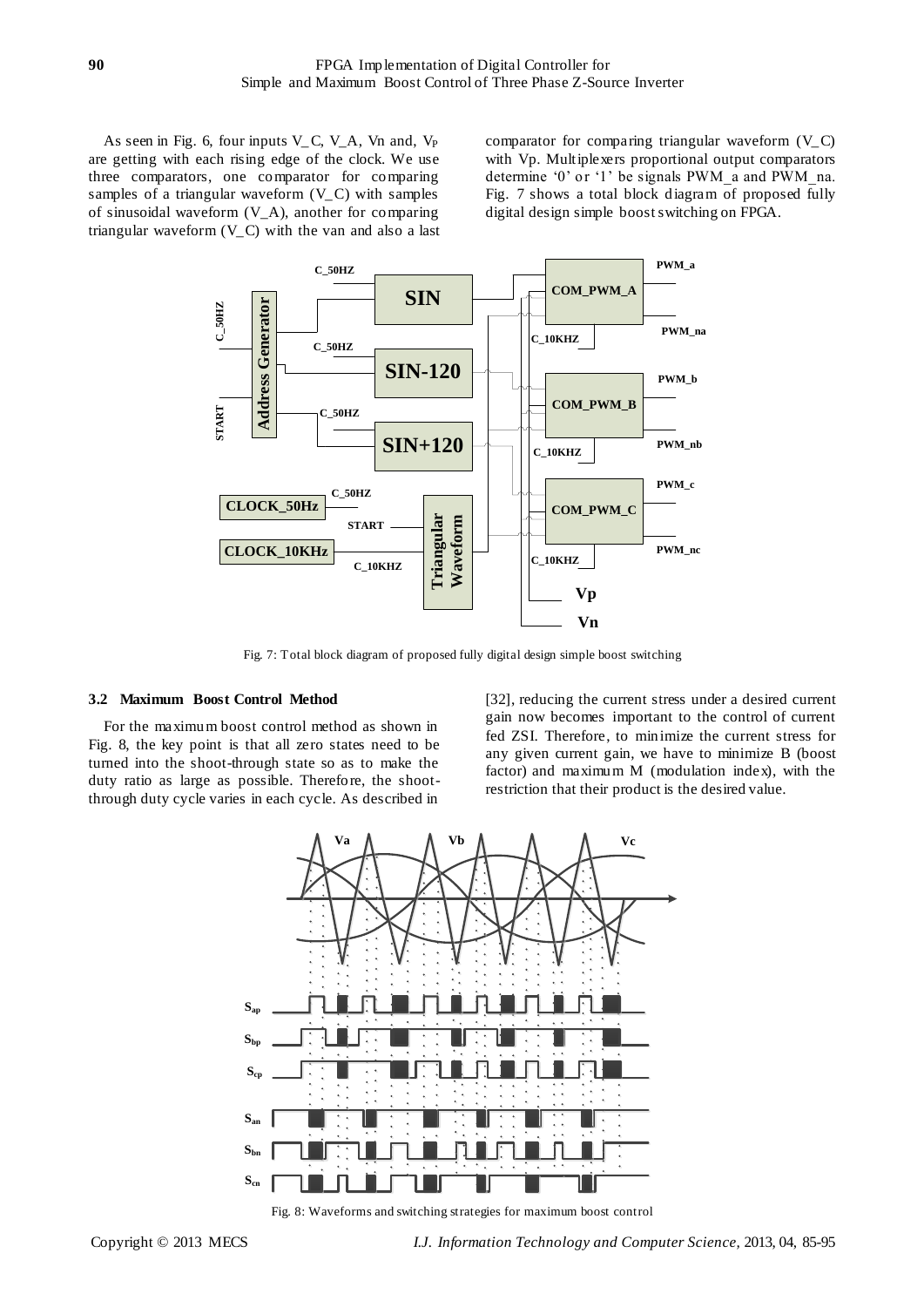## *3.2.1 Proposed Digital Circuit for Implementation of Maximum boost Control on FPGA*

The proposed implementation of maximum boost control on FPGA is similar to method for simple boost control, but the only pulse generation module is different. In the proposed digital circuit we use six comparators for comparing signals 220sin (x), 220sin (x+120) and 220sin (x-120), with triangular waveform. In maximum boost control for shoot-through zero state if the triangle waveform is greater than three sinusoidal

signals the shoot-through zero state is applied other state for shoot-through zero state is when the triangle waveform to be less than three sinusoidal signals. Now for detecting these two states we use two *AND* logic gates with three inputs. Three outputs of comparators are connected to three inputs *AND* gate therefore if three inputs *AND* gate be "1" accordingly output *AND* gate is "1" then shoot-through zero state is applied. Fig. 9 shows proposed digital design for pulse generation module maximum boost control.



Fig. 9: Proposed digital design for pulse generation module maximum boost control

In this proposed design similar to simple boost control for increase speed and throughput use pipelining technique in proposed maximum boost control pulse generation module, this work is done with applied

registers and D Flip\_Flops. Fig. 10 shows a total block diagram of proposed fully digital design maximum boost switching on FPGA.



**C\_10KHZ**

Fig. 10: Total block diagram of proposed digital design maximum boost switching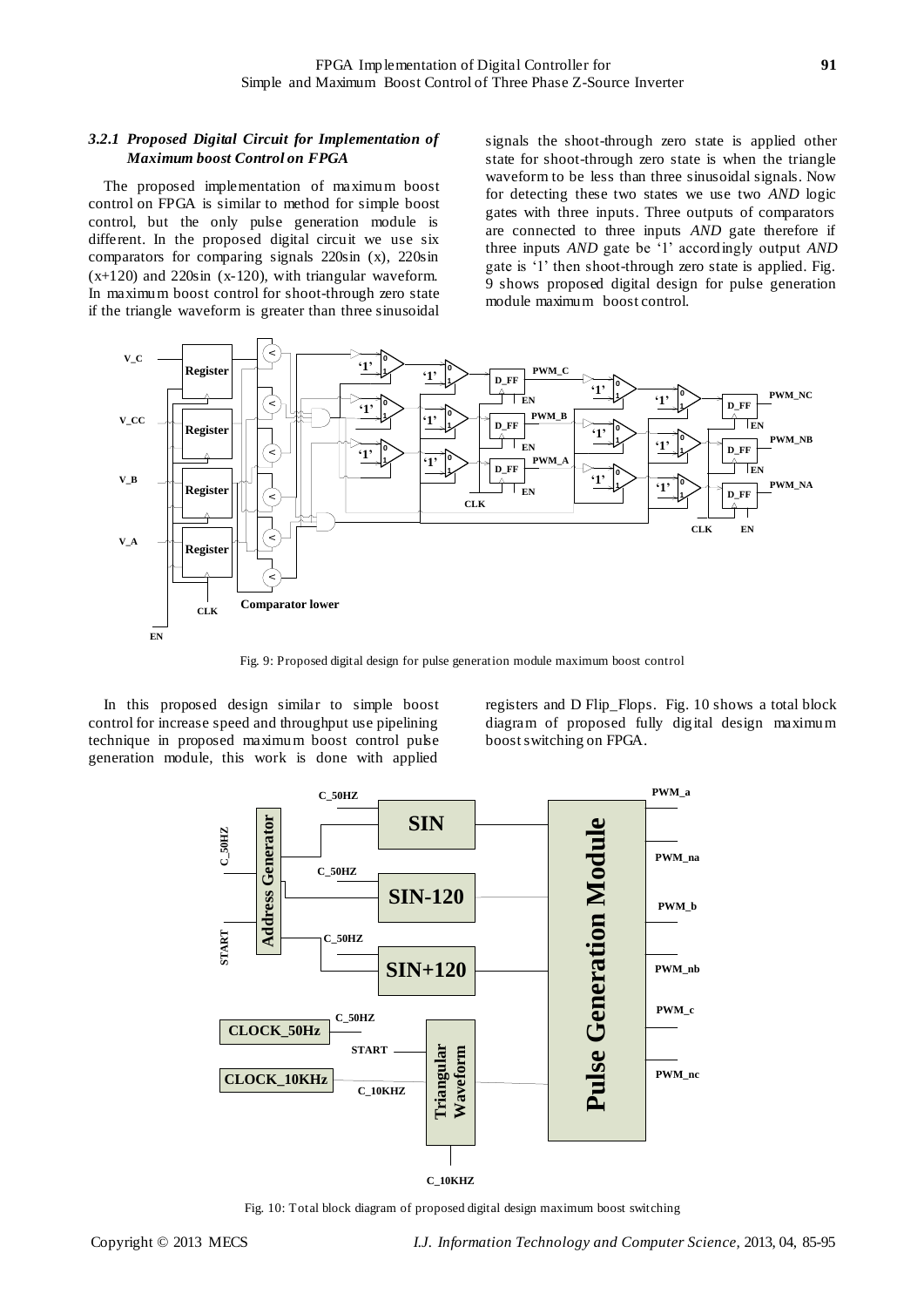## **IV. Comparison and Simulation**

We designed a novel optimized and high performance fully digital controller on FPGA for switching control three phases ZSI. The proposed method has best performance hardware and software than conventional methods. The proposed method has been written with VHDL hardware description language. In order to get actual numbers for the hardware usage thus this work was synthesized and implemented using Quartus II 9.1V software, cyclone II FPGA to target device EP2C20F484C6. Also for the verification of the proposed method, we do test and simulation. The Fig. 11 and Fig. 12 shows waveform result of proposed digital design for simple boost control and for maximum boost control.



Fig. 11: Waveform of proposed digital design for simple boost control



Fig. 12: Waveform of proposed digital design for maximum boost control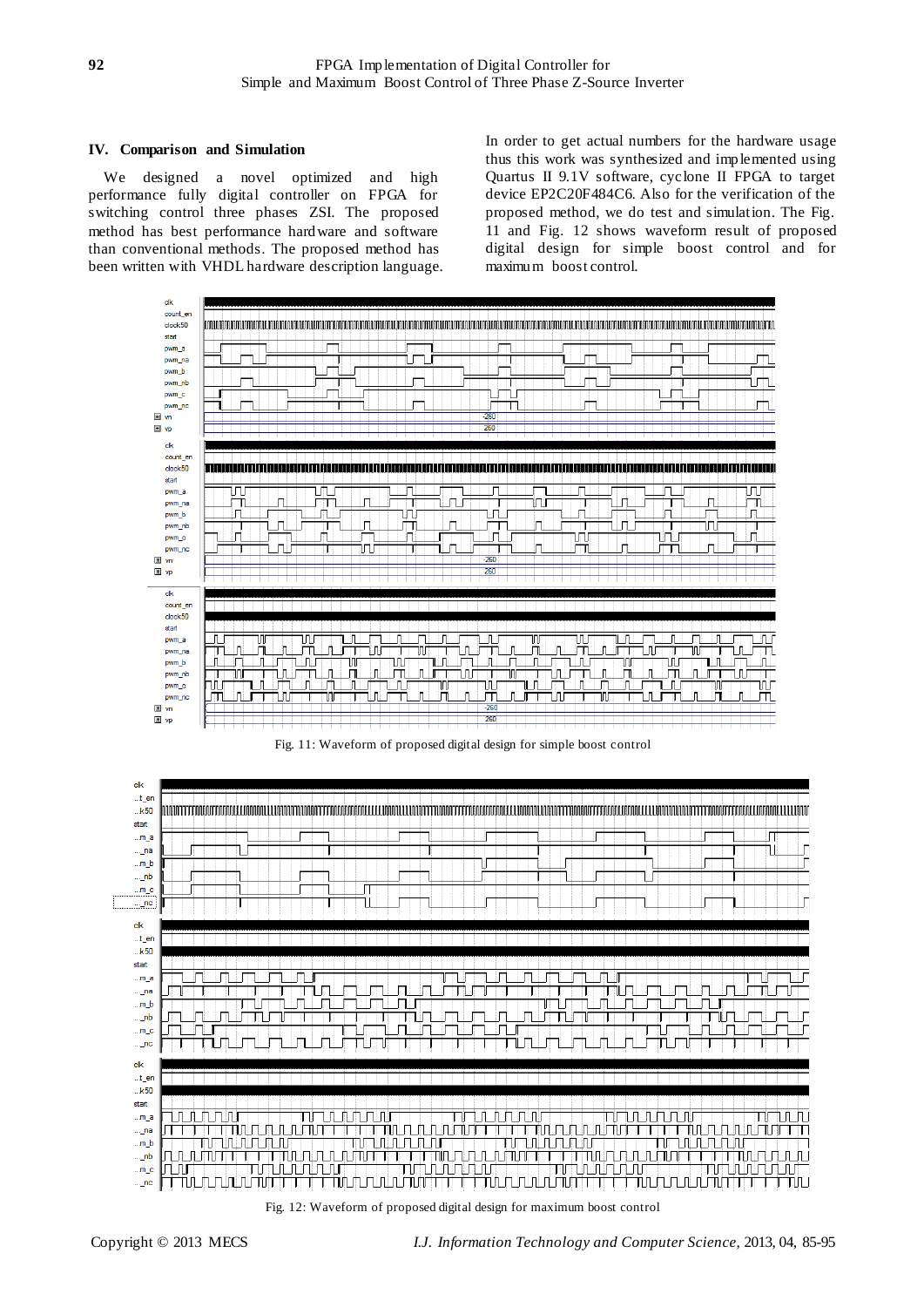| <b>Proposed</b><br>method | <b>Device</b> | <b>Total logic</b><br>elements | Total registers | <b>Total</b><br>memory bits | $Max$ Freq<br>(MHz) |
|---------------------------|---------------|--------------------------------|-----------------|-----------------------------|---------------------|
| Simple boost              | EP2C20F484C6  | 487(%3)                        | 73              | 10752                       | 241.8               |
| <b>Maximum</b><br>boost   | EP2C20F484C6  | 398(2%)                        | 73              | 10752                       | 223.3               |

Table 1: Utilized hardware on fpga in proposed method

Table 1 show utilized hardware on the FPGA and the type of device that has been used in proposed method.

### **V. Conclusion**

The aim of this paper is to develop and implement an FPGA based fully digital controller for ZSI with simple boost control and maximum boost control. The simulation results ensure the feasibility of the highspeed FPGA architecture of the novel proposed digital controller. The advantages of this technique over the others available in the literature include flexibility, high accuracy and reduced area. We first design proposed method based on the fully digital circuit, then implement in FPGA. In this paper, mainly we design and implementation of the digital modified pulse width modulation based on proposed digital circuits for switching control in three phase z-source inverter.

#### **References**

- [1] N. M. Nayan, "Design of a Microcontroller-Based Converter for 3-Phase Brushless DC Motor Drives", Thesis, Masters of Science, Universiti Sains Malaysia, September 2009.
- [2] Sunil Panda, Anupam Mishra, B. Srinivas, "Control of Voltage Source Inverters using PWM/SVPWM for Adjustable Speed Drive Applications", the degree of Bachelor Of Technology In Electrical Engineering, National Institute Of Technology Rourkela, May 2009.
- [3] Arkadiusz Kulka, Tore Undeland, "Voltage Harmonic Control of Z-source Inverter for UPS Applications", IEEE [Power Electronics and](http://ieeexplore.ieee.org/xpl/mostRecentIssue.jsp?punumber=4629335)  [Motion Control Conference, 13th,](http://ieeexplore.ieee.org/xpl/mostRecentIssue.jsp?punumber=4629335) pp. 657-662, 2008.
- [4] [Couto, C.M. "](http://ieeexplore.ieee.org/search/searchresult.jsp?searchWithin=p_Authors:.QT.Couto,%20C.M..QT.&newsearch=partialPref)Multi-mode microcontroller based PWM modulator suitable for fast vector control", [Industrial Electronics, 1995. ISIE '95., Proceedings](http://ieeexplore.ieee.org/xpl/mostRecentIssue.jsp?punumber=3587)  [of the IEEE International Symposium on,](http://ieeexplore.ieee.org/xpl/mostRecentIssue.jsp?punumber=3587) Page**(s):** 660 - 667 vol.2
- [5] [Islam, S.M.M. ,](http://ieeexplore.ieee.org/search/searchresult.jsp?searchWithin=p_Authors:.QT.Islam,%20S.M.M..QT.&newsearch=partialPref) et al "Microcontroller based sinusoidal PWM inverter for photovoltaic application", 1st IEEE International Conference on

Developments in Renewable Energy Technology (ICDRET), 2009, pp. 1-4.

- [6] Muangjai, W., et al "Implementation of a carrierbased three-dimensional space vector PWM technique for three-phase four-leg voltage source converter with microcontroller", 4th IEEE Conference on [Industrial Electronics and](http://ieeexplore.ieee.org/xpl/mostRecentIssue.jsp?punumber=5089335)  [Applications, ICIEA 2009.](http://ieeexplore.ieee.org/xpl/mostRecentIssue.jsp?punumber=5089335) , pp. 837–841.
- [7] Bodur, H. , [Bakan, A.F. ;](http://ieeexplore.ieee.org/search/searchresult.jsp?searchWithin=p_Authors:.QT.Bakan,%20A.F..QT.&newsearch=partialPref) [Sarul, M.H. ,](http://ieeexplore.ieee.org/search/searchresult.jsp?searchWithin=p_Authors:.QT.Sarul,%20M.H..QT.&newsearch=partialPref) "Universal motor speed control with current controlled PWM AC chopper by using a microcontroller", Proceedings of IEEE International Conference on [Industrial Technology 2000 ,](http://ieeexplore.ieee.org/xpl/mostRecentIssue.jsp?punumber=6898) pp. 394-398 vol.2.
- [8] Sethuraman, S.K., Saravanan, M.G. "Microcontroller based PWM strategies for the real-time control and condition monitoring of AC drives", Sixth International Conference on [Electrical Machines and Drives, 1993. \(Conf. Publ.](http://ieeexplore.ieee.org/xpl/mostRecentIssue.jsp?punumber=1175)  [No. 376\),](http://ieeexplore.ieee.org/xpl/mostRecentIssue.jsp?punumber=1175) pp. 400–405.
- [9] [Sharif, G.M. ,](http://ieeexplore.ieee.org/search/searchresult.jsp?searchWithin=p_Authors:.QT.Sharif,%20G.M..QT.&newsearch=partialPref) [Mohaiminul Islam, S.M. ;](http://ieeexplore.ieee.org/search/searchresult.jsp?searchWithin=p_Authors:.QT.Mohaiminul%20Islam,%20S.M..QT.&newsearch=partialPref) [Salim,](http://ieeexplore.ieee.org/search/searchresult.jsp?searchWithin=p_Authors:.QT.Salim,%20K.M..QT.&newsearch=partialPref)  [K.M. ,](http://ieeexplore.ieee.org/search/searchresult.jsp?searchWithin=p_Authors:.QT.Salim,%20K.M..QT.&newsearch=partialPref) "Design & construction of microcontroller based maximum power point PWM charge controller for photovoltaic application", 1st International the Conference on [Developments in](http://ieeexplore.ieee.org/xpl/mostRecentIssue.jsp?punumber=5446613)  [Renewable Energy Technology \( ICDRET\), 2009 ,](http://ieeexplore.ieee.org/xpl/mostRecentIssue.jsp?punumber=5446613) pp. 1-4.
- [10] [Sethuraman, S.K. ,](http://ieeexplore.ieee.org/search/searchresult.jsp?searchWithin=p_Authors:.QT.Sethuraman,%20S.K..QT.&newsearch=partialPref) [Waheed, M.A. ,](http://ieeexplore.ieee.org/search/searchresult.jsp?searchWithin=p_Authors:.QT.Waheed,%20M.A..QT.&newsearch=partialPref) "A single-chip microcontroller based real-time PWM inverter", Third International Conference Power Electronics and Variable-Speed Drives, , pp. 390-393, 1988.
- [11] [Fernandez, A. ,](http://ieeexplore.ieee.org/search/searchresult.jsp?searchWithin=p_Authors:.QT.Fernandez,%20A..QT.&newsearch=partialPref) [Sebastian, J. ;](http://ieeexplore.ieee.org/search/searchresult.jsp?searchWithin=p_Authors:.QT.Sebastian,%20J..QT.&newsearch=partialPref) [Hernando, M.M. ;](http://ieeexplore.ieee.org/search/searchresult.jsp?searchWithin=p_Authors:.QT.Hernando,%20M.M..QT.&newsearch=partialPref) [Rodriguez, J. ,](http://ieeexplore.ieee.org/search/searchresult.jsp?searchWithin=p_Authors:.QT.Rodriguez,%20J..QT.&newsearch=partialPref) "Design Tips for a General Purpose Application PWM Inverter Based on a Low Cost Microcontroller", 36<sup>th</sup> IEEE Conference Power [Electronics Specialists, 2005,](http://ieeexplore.ieee.org/xpl/mostRecentIssue.jsp?punumber=10552) pp. 786–791.
- [12] [Rahman, K.M. ,](http://ieeexplore.ieee.org/search/searchresult.jsp?searchWithin=p_Authors:.QT.Rahman,%20K.M..QT.&newsearch=partialPref) [Choudhury, M.A.](http://ieeexplore.ieee.org/search/searchresult.jsp?searchWithin=p_Authors:.QT.Choudhury,%20M.A..QT.&newsearch=partialPref) "Dead-Time Compensated Pulsewidth Modulator for a 3-Phase VSI Implemented with an AT89C52 Microcontroller", International Conference on [Electrical and Computer Engineering, 2006.](http://ieeexplore.ieee.org/xpl/mostRecentIssue.jsp?punumber=4178390) , pp.  $466 - 472.$
- [13] [Ismail, B. ,](http://ieeexplore.ieee.org/search/searchresult.jsp?searchWithin=p_Authors:.QT.Ismail,%20B..QT.&newsearch=partialPref) [Taib, S. ;](http://ieeexplore.ieee.org/search/searchresult.jsp?searchWithin=p_Authors:.QT.Taib,%20S..QT.&newsearch=partialPref) [Saad, A.R.M. ;](http://ieeexplore.ieee.org/search/searchresult.jsp?searchWithin=p_Authors:.QT.Saad,%20A.R.M..QT.&newsearch=partialPref) [Isa, M. ;](http://ieeexplore.ieee.org/search/searchresult.jsp?searchWithin=p_Authors:.QT.Isa,%20M..QT.&newsearch=partialPref) [Hadzer, C.M. ,](http://ieeexplore.ieee.org/search/searchresult.jsp?searchWithin=p_Authors:.QT.Hadzer,%20C.M..QT.&newsearch=partialPref) "Development of a Single Phase SPWM Microcontroller-Based Inverter", IEEE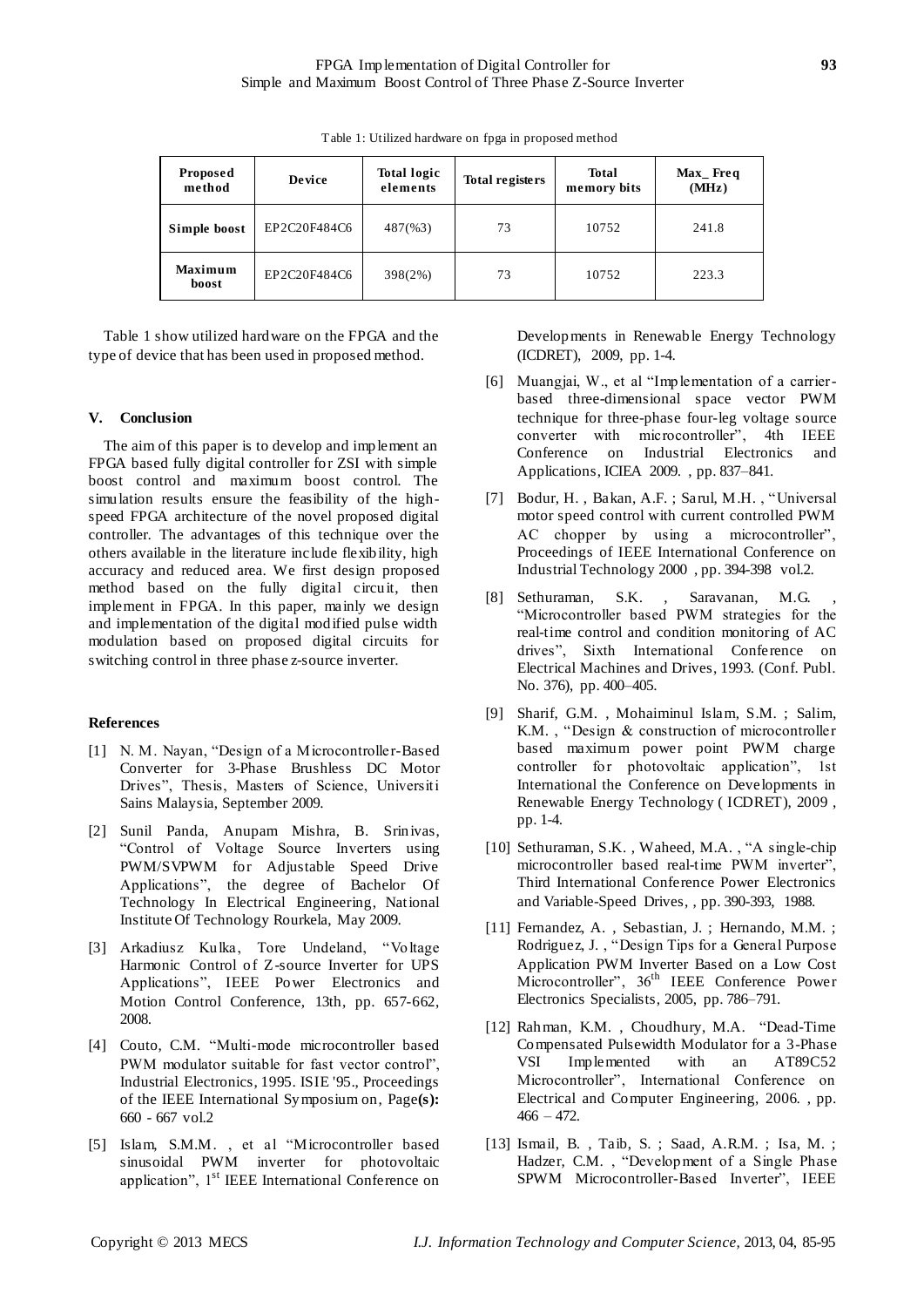International [Power and Energy Conference,](http://ieeexplore.ieee.org/xpl/mostRecentIssue.jsp?punumber=4154447)  [2006. ,](http://ieeexplore.ieee.org/xpl/mostRecentIssue.jsp?punumber=4154447) pp. 437 – 440.

- [14] [Reimann, T. ,](http://ieeexplore.ieee.org/search/searchresult.jsp?searchWithin=p_Authors:.QT.Reimann,%20T..QT.&newsearch=partialPref) [Krummer, R. ;](http://ieeexplore.ieee.org/search/searchresult.jsp?searchWithin=p_Authors:.QT.Krummer,%20R..QT.&newsearch=partialPref) [Franke, U. ;](http://ieeexplore.ieee.org/search/searchresult.jsp?searchWithin=p_Authors:.QT.Franke,%20U..QT.&newsearch=partialPref) [Petzoldt,](http://ieeexplore.ieee.org/search/searchresult.jsp?searchWithin=p_Authors:.QT.Petzoldt,%20J..QT.&newsearch=partialPref)  [J. ;](http://ieeexplore.ieee.org/search/searchresult.jsp?searchWithin=p_Authors:.QT.Petzoldt,%20J..QT.&newsearch=partialPref) [Lorenz, L. ,](http://ieeexplore.ieee.org/search/searchresult.jsp?searchWithin=p_Authors:.QT.Lorenz,%20L..QT.&newsearch=partialPref) "Real time calculation of the chip temperature of power modules in PWM inverters using a 16 bit microcontroller", The 12th International Symposium on [Power Semiconductor](http://ieeexplore.ieee.org/xpl/mostRecentIssue.jsp?punumber=6912)  [Devices and ICs, 2000 ,](http://ieeexplore.ieee.org/xpl/mostRecentIssue.jsp?punumber=6912) pp. 127 – 130.
- [15] [Qazalbash, A.A. ,](http://ieeexplore.ieee.org/search/searchresult.jsp?searchWithin=p_Authors:.QT.Qazalbash,%20A.A..QT.&newsearch=partialPref) [Amin, A. ;](http://ieeexplore.ieee.org/search/searchresult.jsp?searchWithin=p_Authors:.QT.Amin,%20A..QT.&newsearch=partialPref) [Manan, A. ;](http://ieeexplore.ieee.org/search/searchresult.jsp?searchWithin=p_Authors:.QT.Manan,%20A..QT.&newsearch=partialPref) [Khalid,](http://ieeexplore.ieee.org/search/searchresult.jsp?searchWithin=p_Authors:.QT.Khalid,%20M..QT.&newsearch=partialPref)  [M. ,](http://ieeexplore.ieee.org/search/searchresult.jsp?searchWithin=p_Authors:.QT.Khalid,%20M..QT.&newsearch=partialPref) "Design and implementation of microcontroller based PWM technique for sine wave inverter", International Conference on [Power](http://ieeexplore.ieee.org/xpl/mostRecentIssue.jsp?punumber=4907389)  [Engineering, Energy and Electrical Drives, 2009.,](http://ieeexplore.ieee.org/xpl/mostRecentIssue.jsp?punumber=4907389) pp.163 – 167.
- [16] [Zhong, H.Y. ,](http://ieeexplore.ieee.org/search/searchresult.jsp?searchWithin=p_Authors:.QT.Zhong,%20H.Y..QT.&newsearch=partialPref) [Behera, A.K. ;](http://ieeexplore.ieee.org/search/searchresult.jsp?searchWithin=p_Authors:.QT.Behera,%20A.K..QT.&newsearch=partialPref) [Rashid, M.H. ,](http://ieeexplore.ieee.org/search/searchresult.jsp?searchWithin=p_Authors:.QT.Rashid,%20M.H..QT.&newsearch=partialPref) "8096 microcontroller based field acceleration method control for induction motor with new digital PWM inverter technique", IEEE Conference Record of th[e Industry Applications Society Annual Meeting,](http://ieeexplore.ieee.org/xpl/mostRecentIssue.jsp?punumber=608)  [1991 ,](http://ieeexplore.ieee.org/xpl/mostRecentIssue.jsp?punumber=608) pp. 1662 - 1668 vol.2.
- [17] M. G. Egan, J. M. Murphy, E. J. Heffernan, S. U. Lidholm, and M.L. McGrath, "An ASIC-based PWM waveform generator for AC motor control applications," in IEEE Int. Symp. on Circuits and Systems. Proc., vol. 2, 1988, pp. 1369–1372.
- [18] T. C. Green, M. Mirkazemi-Moud, J. K. Goodfellow, and B. W. Williams, "Fieldprogrammable gate-arrays and semi-custom designs for sinusoidal and current-regulated PWM," in IEE Colloquium on ASIC Technology for Power Electronics Equipment, 1992, pp. 4-1/4- 4.
- [19] M. Mirkazemi-Moud, T. C. Green, and B. W. Williams, "Use of ASIC technology in the design of two novel PWM generators," in IEE  $4<sup>th</sup>$  Int. Conf. on Power Electronics and Variable-Speed Drives, 1990, pp. 347–532.
- [20] J. M. Retif, B. Allard, X. Jorda, and A. Perez, "Use of ASIC"s in PWM techniques for power converters," in Proc. IEEE IECON Conf. Rec., vol. 2, 1993, pp. 683–688.
- [21] Seyed Mohammad Dehghan, Mustafa Mohamadian, Ali Yazdian, and Farhad Ashrafzadeh, "A Dual-Input–Dual-Output Z-Source Inverter", IEEE Transactions On Power Electronics, Vol. 25, No. 2, pp. 360-368, February 2010.
- [22] Sunil Panda, Anupam Mishra, B. Srinivas, "Control of Voltage Source Inverters using PWM/SVPWM for Adjustable Speed Drive Applications", for degree of Bachelor of Technology, National Institute Of Technology Rourkela, May 2009.
- [23] Suryakant Behera, "FPGA based PWM techniques for controlling Inverter", A thesis for the degree of

Bachelor of Technology National Institute of Technology Rourkela , 2010.

- [24] D. N. Sonawane, M. S. Sutaone, B. N. Choudhari and Abhijeet Badurkar, "FPGA Implementation of Simplified SVPWM Algorithm for Three Phase Voltage Source Inverter", International Journal of Computer and Electrical Engineering, Vol.2, No.6, pp. 1010-1017, December, 2010.
- [25] Ó scar López, Jacobo Á lvarez, Jesús Doval-Gandoy, and Francisco D. Freijedo, "Multilevel Multiphase Space Vector PWM Algorithm" IEEE Transactions On Industrial Electronics, Vol. 55, NO. 5, pp. 1933-1942, May 2008.
- [26] S. Mekhilef and A. Masaoud, "Xilinx FPGA Based Multilevel PWM Single Phase Inverter", Electronic Journal of University Malaya (EJUM), Vol.1, No 2 December 2006 pp 40-45.
- [27] Tole Sutikno, Mochammad Facta, "An Efficient Strategy to Generate High Resolution Three-Phase Pulse Width Modulation Signal Based on Field Programmable Gate Array", International Journal of Computer and Electrical Engineering, Vol. 2, No. 3, June, 2010.
- [28] Tole Sutikno, Auzani Jidin, and Mohd Farriz Basar, "Simple Realization of 5-Segment Discontinuous SVPWM Based on FPGA", International Journal of Computer and Electrical Engineering, Vol. 2, No. 1, pp. 147-157, February, 2010.
- [29] Bahram Rashidi and Mehran Sabahi, "FPGA based digital space vector controller of voltage source inverter", Elixir online journal, Power Electronics Engineering, pp. 8710-8714, 2012.
- [30] R.Bharanikumar, R.Senthilkumar, A.C. Yazhini, and A. Nirmal Kumar, "FPGA Controller Based Z-Source Inverter for W ind Turbine Driven Permanent Magnet Generator", IEEE Power India Conference Power System Technology, pp. 1-5, 2008.
- [31] Feng Gao, Student Member, IEEE, Poh Chiang Loh, Member, IEEE, Frede Blaabjerg, Fellow, IEEE, and D. Mahinda Vilathgamuwa, "Dual Z-Source Inverter With Three-Level Reduced Common-Mode Switching", IEEE Transactions On Industry Applications, Vol. 43, No.6, pp. 1597- 1608 November/December 2007.
- [32] Xupeng Fang, "Maximum Boost Control of the Current-Fed Z-Source Inverter", Industrial Technology, ICIT. IEEE, pp.1-6, 2008.
- [33] F. Z. Peng, "Z-source inverter," IEEE Transactions. Ind. Appl., vol. 39, no. 2, pp. 504–510, Mar./Apr. 2003.
- [34] "FPGAs: Field-Programmable Gate Arrays for Configurable Computing" written August, 2001 by D. Gaasterland for CMSC 411, Computer Systems Architecture, University of Maryland.